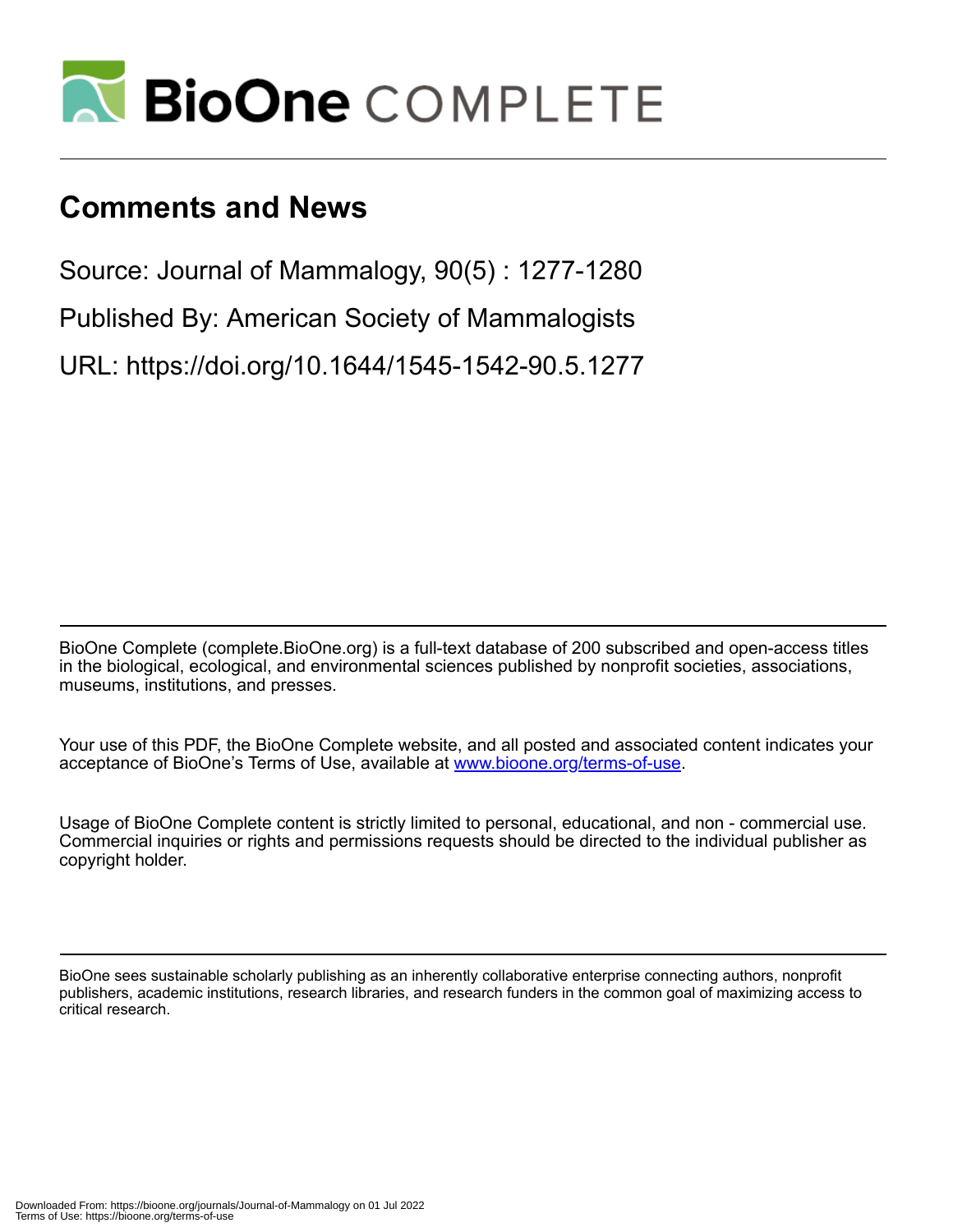## COMMENTS AND NEWS

## FIRST CALL FOR PAPERS, 2010 ANNUAL MEETING OF ASM

This announcement represents the  $1<sup>st</sup>$  call for oral and poster presentations for the 90<sup>th</sup> Annual Meeting of the American Society of Mammalogists; the meeting will be hosted by the University of Wyoming in Laramie, Wyoming on 11–15 June 2010. The final meeting announcement will be sent to members of the Society early in 2010. Members of the Society and others located outside North America that are interested in attending the meeting should consider this announcement as official notification of the meeting. Please contact the Local Committee to receive information on registering and submitting abstracts: Liz Flaherty and Merav Ben-David, Department of Zoology and Physiology, 1000 E. University Ave., Dept 3166, Laramie, WY 82071; +1 307- 766-5307; FAX – 5625; lizf@uwyo.edu, bendavid@uwyo. edu.

The Annual Meeting will open with a social beginning at 6 PM on Friday, 11 June; the Plenary Session is scheduled to start at 8:00 am on Saturday, 12 June. The meeting will end with a Capstone Presentation, which is tentatively scheduled for the afternoon of Tuesday, 15 June. A detailed announcement containing information on the meeting will be published in February in Volume 91, issue 1 of the Journal of Mammalogy. Conference and registration information will be posted on the University of Wyoming website: www.uwyo. edu/asm2010/ or follow the link to ''Meetings'' on the ASM web page (www.mammalsociety.org or www.mammalogy. org).

#### NOMINATIONS FOR THE C. HART MERRIAM AWARD

In 1974, the American Society of Mammalogists established the C. Hart Merriam Award to honor outstanding contributions to mammalogy through research, teaching, and service. In 1996, the Board of Directors amended these criteria so that the award is now given in recognition of outstanding research in mammalogy. Nominees should be established scientists who are actively engaged in research and who have made significant contributions to the science of mammalogy over a period of at least 10 years. The recipient is invited to address the Society in a plenary session at its annual meeting, as well as to prepare a manuscript for publication in the Journal of Mammalogy that is based on this presentation.

Nominations for the Merriam Award will be considered without regard to national citizenship and activity in the Society. Previous awardees have been J. N. Layne, J. K. Jones, Jr., J. S. Findley, T. A. Vaughan, R. J. Baker, J. F. Eisenberg, J. L. Patton, M. H. Smith, W. Z. Lidicker, Jr., H. H. Genoways, J. R. Choate, J. H. Brown, T. Clutton-Brock, G. G. Musser, C. J. Krebs, G. R. Michener, M. B. Fenton, K. Ralls,

K. B. Armitage, T. H. Kunz, C. J. Phillips, M. A. Mares, T. H. Fleming, G. O. Batzli, R. T. Bowyer, O. J. Reichman, K. E. Holekamp, D. W. Macdonald, R. S. Hoffmann, C. R. Dickman, and R. S. Ostfeld.

To facilitate the nomination and review process, the Merriam Award Committee has adopted the following schedule. Persons interested in nominating someone for the Merriam Award should send a single letter of nomination and a copy of the nominee's CV via email to E. A. Lacey (ealacey@berkeley.edu) by 1 February 2010. Based on these materials, the Committee will select candidates for more extensive consideration. Nominators for the finalists will be asked to arrange to have up to 5 additional letters of support sent via email to (ealacey@berkeley.edu) by 15 March 2010. The recipient of the award will be announced at the banquet at the annual meeting.

#### NOMINATIONS FOR THE H. H. T. JACKSON AWARD

The H. H. T. Jackson Award was established in 1977 for the purpose of providing recognition to individuals who have rendered long and outstanding service to the American Society of Mammalogists. Previous awardees are William B. Davis, William H. Burt, Bryan P. Glass, J. Knox Jones, Jr., Oliver Pearson, Sydney Anderson, Murray Johnson, Donald F. Hoffmeister, Karl F. Koopman, Marie A. Lawrence, John O. Whitaker, Jr., B. J. Verts, J. Mary Taylor, Robert J. Baker, James A. Lackey, Don E. Wilson, Clyde Jones, Gordon L. Kirkland, Jr., Elmer C. Birney, Richard W. Thorington, Jr., Suzanne B. McLaren, H. Duane and Dahnelle B. Smith, Hugh H. Genoways, Alfred L. Gardner, David M. Leslie, Jr., Barbara H. Blake, Michael A. Mares, and Glennis A. Kaufman.

Nominations and letters of support should contain specific information on the nominee's service to the ASM. A complete nomination package includes: 1) a nomination letter; 2) a recent version of the nominee's curriculum vitae; and 3) no more than 5 letters of support. All of these materials should be incorporated by the nominator into a single PDF document and transmitted via e-mail to ensure receipt be Guy N. Cameron (E-mail: g.cameron@uc.edu) no later than 15 March 2010. The awardee is announced at the banquet of the annual meeting of the society.

#### NOMINATIONS FOR THE JOSEPH GRINNELL AWARD

The Joseph Grinnell Award was established by the Board of Directors of the American Society of Mammalogists in 1996 to honor individuals who have made outstanding and sustained contributions to education in mammalogy over a period of at least 10 years. The award recognizes excellence in education in the broadest sense. It encompasses not only the traditional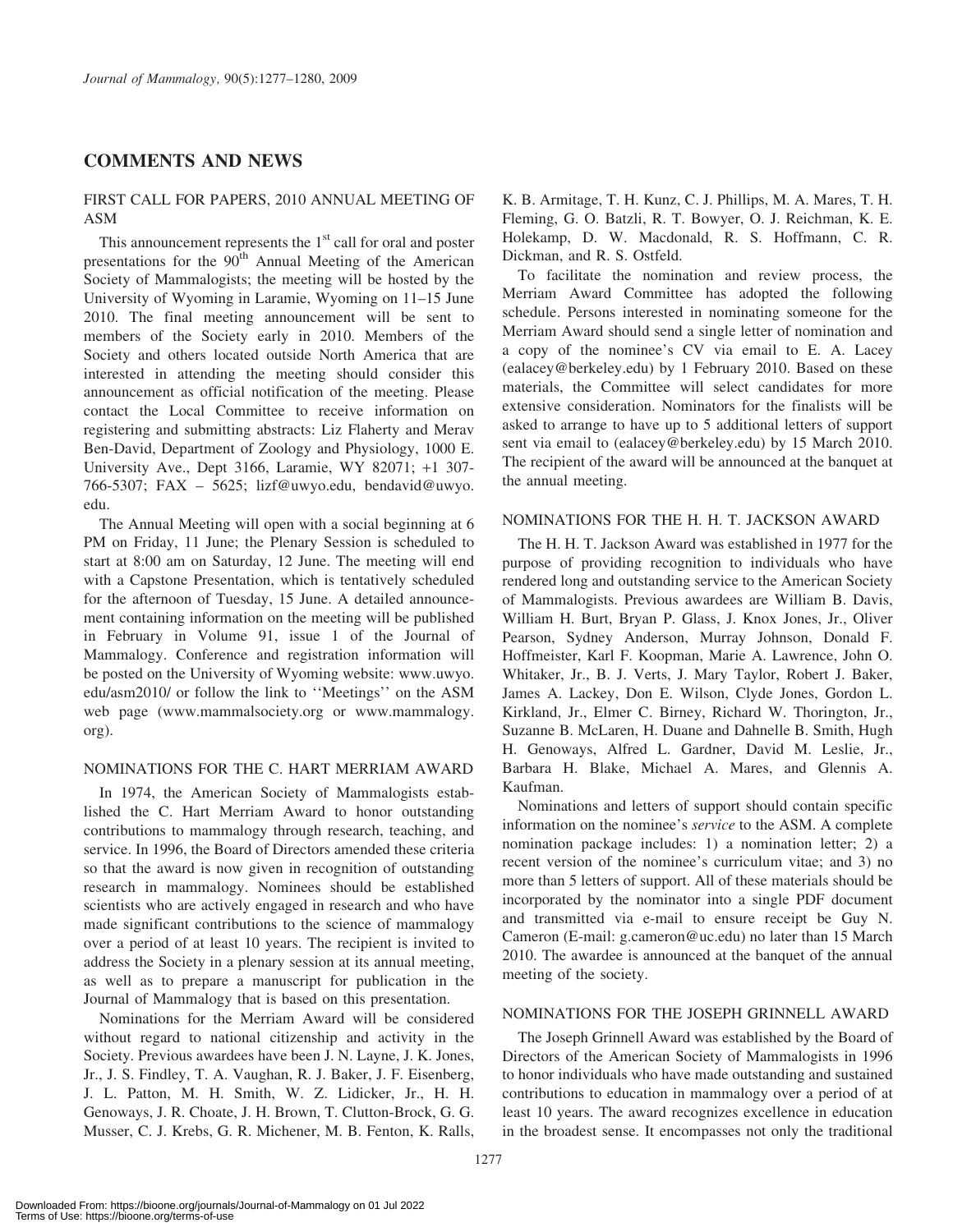roles of teaching in graduate and undergraduate institutions, but also educational activities such as production of materials for federal, state, or local agencies, public education through creations of museum displays, and enhancement or encouragement of education through stewardship activities. Previous winners are B. Elizabeth Horner, James L. Patton, Philip Myers, Robert J. Baker, Timothy E. Lawlor, John B. Bowles, David J. Schmidly, Norman A. Slade, Mark S. Hafner, Jerry R. Choate, Peter D. Weigl, R. Mark Brigham, and David M. Armstrong.

Candidates may be nominated by colleagues, supervisors, students, or others familiar with their devotion to, and execution of, their educational activities. A letter of nomination, maximum length 2 pages, should detail the candidate's excellence in education in mammalogy and should elaborate the reasons why this individual should be considered for the award. Nominations will be evaluated by the Grinnell Committee and full documentation will be solicited for all candidates judged to be competitive.

A single letter of nomination should be sent to Stephen Pugh (spugh@unh.edu) before 1 January 2010. Complete nomination packets (up to 4 letters of recommendation, candidate's CV, and other written materials illustrating the candidate's longtime commitment to excellence in education in mammalogy) are due by 15 March 2010. The recipient will be announced at the banquet at the ASM annual meeting in June 2010.

## NOMINATIONS FOR THE ALDO LEOPOLD AND WILLIAM T. HORNADAY CONSERVATION AWARDS

In 2002, the American Society of Mammalogists established 2 conservation awards to recognize outstanding contributions to the conservation of mammals and their habitats. The Aldo Leopold Award is awarded to a wellestablished individual who has made a lasting scientific contribution to the conservation of mammals and their habitats. The recipient will be invited to address the Society in a plenary session at its annual meeting the following year. Previous awardees are Edward O. Wilson, Russell A. Mittermeier, George B. Schaller, Rodrigo A. Medellín, Virgilio Roig, and Helene D. Marsh. The William T. Hornaday Award is awarded to a current undergraduate or graduate student who has made a significant scientific contribution as a student to the conservation of mammals and their habitats. The awardee will be offered a travel grant to attend the ASM meetings in Alaska and will be invited to present a paper on their conservation activities at the plenary session. Previous awardees are Brent Sewall, Isabel Beasley, Angelia Vanderlaan, and Jan Schipper. Nominees should have contributed substantially to 1) the conservation of 1 or more mammalian species, subspecies, or populations, 2) the conservation of mammalian assemblages and communities, or 3) advancing the field of conservation biology through focal research on mammals. Persons contributing to the conservation of land or marine mammals are eligible for consideration. We interpret "contribution" broadly to include 1) scientific research or political activism that has resulted in the preservation of an imperiled species; 2) development of protective management recommendations; 3) acquisition of new knowledge regarding the conservation status or causes for declines of mammalian species or populations; 4) the protection of significant mammalian habitat; or 5) promotion of the conservation of mammals through public education.

All persons are invited to submit nominations for these awards. For each award, the nomination packet should include the following 5 items: 1) A brief narrative (2 pages maximum) that introduces and describes the conservation accomplishments of the nominee; 2) as an addendum to this narrative, a list of relevant journal articles, government and NGO reports, newspaper clippings, and other materials that chronicle and corroborate the conservation-related accomplishments of the nominee; 3) a current  $CV$  or résumé; 4) contact information for the nominator and nominee; and 5) letters of recommendation. For the Aldo Leopold Award, include letters of recommendation from 3 individuals familiar with the nominee's contributions to mammalian conservation; one of the letters must be from the nominator. For the William T. Hornaday Award, include letters of recommendation from 2 individuals familiar with the nominee's conservation activities. One of these letters must be from the student's research advisor.

Electronic submissions of nominations and supporting documents are strongly encouraged. Completed nomination packets should be sent to telacher@nature.tamu.edu or Dr. Thomas E. Lacher, Jr., Department of Wildlife and Fisheries Sciences, Texas A&M University, 210 Nagle Hall, 2258 TAMUS, College Station, TX 77843. Deadline for receipt of completed nominations is 15 March 2010. Recipients will be announced at the banquet at the ASM annual meeting in June 2010.

#### OLIVER P. PEARSON AWARD

This award honors Oliver P. Pearson's remarkable 6 decades of work in Latin America and his steadfast support for Latin American mammalogists of all ages and degrees of professional development. The award offers financial support to young professional mammalogists who hold academic or curatorial positions in Latin America, to help them establish or consolidate their research programs. A single award in the sum of \$5,000 will be given each year. Up to an additional \$2,000 is offered for the recipient to attend the mammal meetings of the year following the award. The funds may be used to carry out fieldwork, purchase supplies or specialized equipment, attend scientific meetings, visit collections or other academic institutions, and other research-related activities.

Applicants may be of any nationality. At the time of application, he or she must have the following qualifications: 1) a Ph.D. or equivalent terminal degree conferred within the previous 5 years; 2) an academic (post-doctoral, teaching, curatorial, or other comparable research-oriented) position in a Latin American institution; and 3) membership in the American Society of Mammalogists.

Acceptable formats for application materials include pdf (preferred) and Word (doc and rtf files). Letters scanned in jpeg format are also acceptable. Applications should include the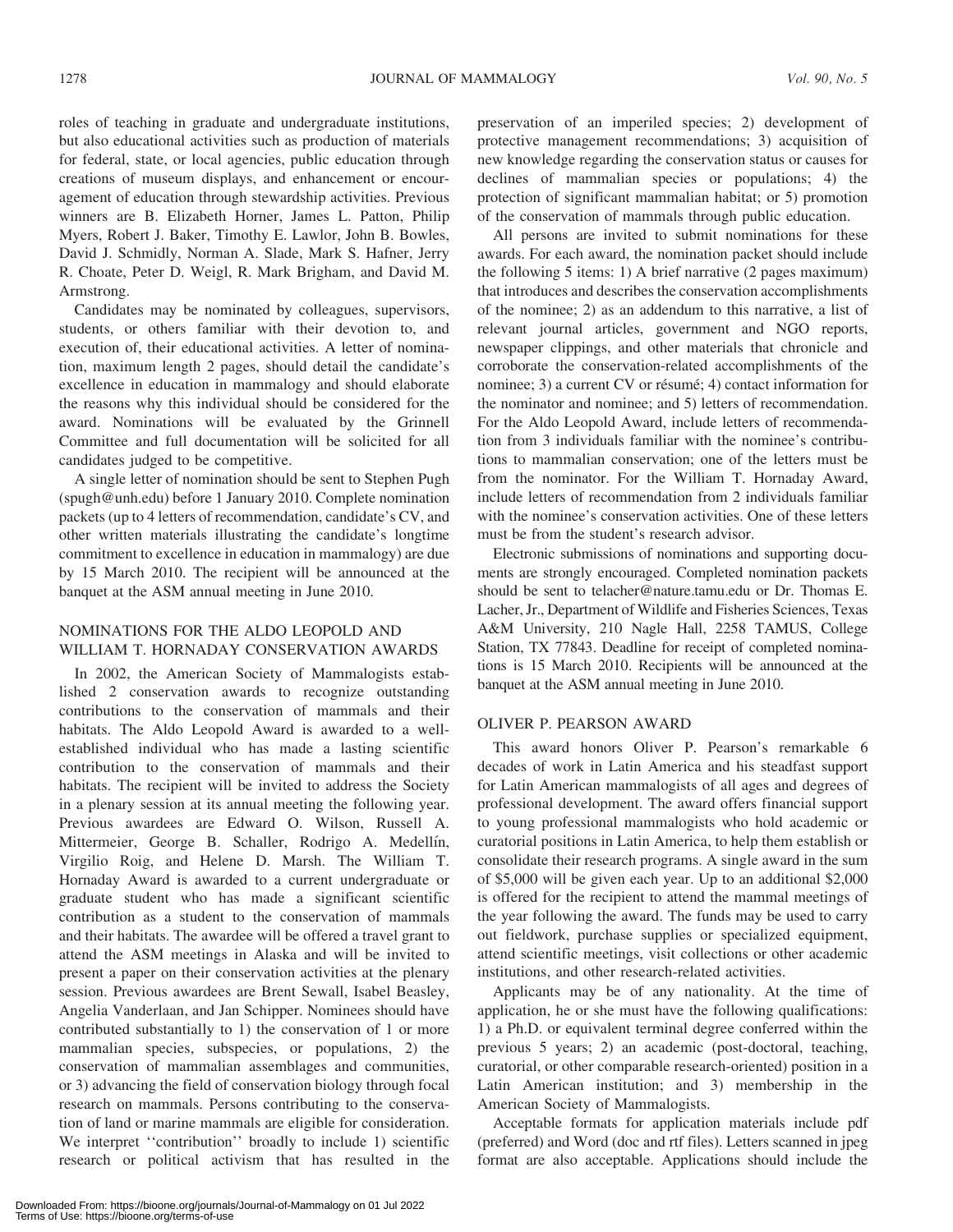following 4 elements: 1) A 1-page statement that describes a) the nature and responsibilities of his or her academic position, b) professional interests and goals for the next few years, and c) detailed justification documenting how and why the award would benefit the applicant's research program; 2) a curriculum vitae; 3) a copy of 1 published or accepted research paper; 4) 2 letters of recommendation from established professionals familiar with the applicant, based either in Latin America or abroad.

To be considered, all application materials must be sent electronically to Dr. Joseph A. Cook (cookjose@unm.edu) by APRIL 15. Recipients will be announced at the annual banquet of the American Society of Mammalogists, but awardees need not be present to receive the award.

## ONLINE ACCESS FOR JOURNAL OF MAMMALOGY AND MAMMALIAN SPECIES

Journal of Mammalogy and Mammalian Species are available online to all ASM members with back issues available via JSTOR. Members will also receive print copies of the Journal for an annual membership fee of \$75 for regular members (\$55 for students), or they may elect to receive online only versions of both publications for an annual fee of \$55 (\$20 for members in developing countries). Institutions may subscribe at a rate of \$270 for print and online access to the Journal, \$95 for online-only access to Mammalian Species, or \$325 for both publications.

PDF files for the first 803 Mammalian Species accounts (1969 to 2006) are also available online via the URL below: http:// www.science.smith.edu/departments/Biology/VHAYSSEN/msi/ default.html.

#### MAMMALIAN SPECIES ACCOUNTS

Twenty-four to 30 accounts are planned for publication in 2009. Each account is 2–14 pages in length and reviews the biology of a particular species in a standard format.

Mammalian Species accounts are produced by assignment only. Upon written request to the Editor for Mammalian Species, exclusive privileges to produce an account will be granted for 3 years; a 1-year extension may be requested if a manuscript is near completion at the end of the initial assignment. At the Editor's discretion, assignments not submitted at the end of this period may be cancelled. A maximum of 5 species may be reserved at 1 time. No free copies are given to authors; page charges may be paid on a voluntary basis.

Mammalian Species is available online only to all ASM members, as of 2006; print copies will no longer be published. Orders for yearly sets of accounts within the past 5 years should be sent to Christy Classi, ASM Association Manager, 810 East 10th Street, P.O. Box 1897, Lawrence, KS 66044; 785–843–1235; FAX -1274; asm@allenpress.com. Individual accounts are no longer available for purchase. Requests for assignment of species and other editorial queries should be addressed to Meredith Hamilton, Editor of Mammalian Species, Department of Zoology, 430 Life Sciences West, Oklahoma State University, Stillwater, OK 74078, 405–744– 9685; FAX -7824; mjh@okstate.edu.

#### MAMMAL IMAGES LIBRARY

The Mammal Images Library is a non-profit educational service of the American Society of Mammalogists. The goal of the library is providing images of mammals for educational purposes worldwide. The present collection consists of  $>1,500$  images depicting  $>800$  species, 440 genera, 100 families, and 19 orders. More than 110,000 images are now in use at  $>3,000$  institutions in about 50 countries. Images suitable for optical projection for nonprofit, educational purposes may be viewed and obtained on the Society's website at http://www.mammalogy.org/imagelibrary/index. Please remember to credit the photographer and the library if images are used for optical projection.

In addition to optical projection for nonprofit instruction, many of the images can be employed (with permission) for other purposes, including commercial uses. For permission to use images for purposes other than nonprofit optical projection, contact the committee chair: Ryan Rehmeier, Department of Biology & Environmental Science, Simpson College, 701 North C Street, Indianola, Iowa 50125; ryan.rehmeier@simpson.edu; 515–961–1823; FAX -1498.

The Library continually seeks new images for the collection and urges anyone having images to contribute them. For information about contributing images, contact the committee chair. The committee thanks the hundreds of people that have contributed images thus far.

In 1992, the Library instituted a program whereby grants in the form of images can be obtained by educational institutions in developing countries. About 40 grants to applicants from 20 countries have been awarded thus far. Institutions can select up to 50 images of their choice, and can reapply annually. Information about the program can be obtained from John O. Whitaker, Jr., Department of Life Sciences, Indiana State University, Terre Haute, IN 47809. The Mammal Images Library urges ASM members to assist this effort by supplying information to appropriate institutions.

#### SPONSOR FUND

The ASM Membership Committee has devised a method of providing membership in ASM to mammalogists from outside the United States and Canada who wish to become members, but simply cannot afford to. Some members already sponsor ASM membership for foreign mammalogists on a continual basis. However, others who are unable to provide a full membership on a continual basis, may wish to contribute a partial membership or a full membership during some years. Such is now possible through contributions to the Sponsor Fund. The Fund will be handled as follows:

- a. From time-to-time, a form on which a member can state his or her name, address, and amount of donation to the Sponsor Fund will be printed in the back of the Journal of Mammalogy and on the reverse of the mailing label that accompanies the Journal.
- b. When money in the Fund reaches any multiple of the current amount for annual dues, dues for a mammalogist